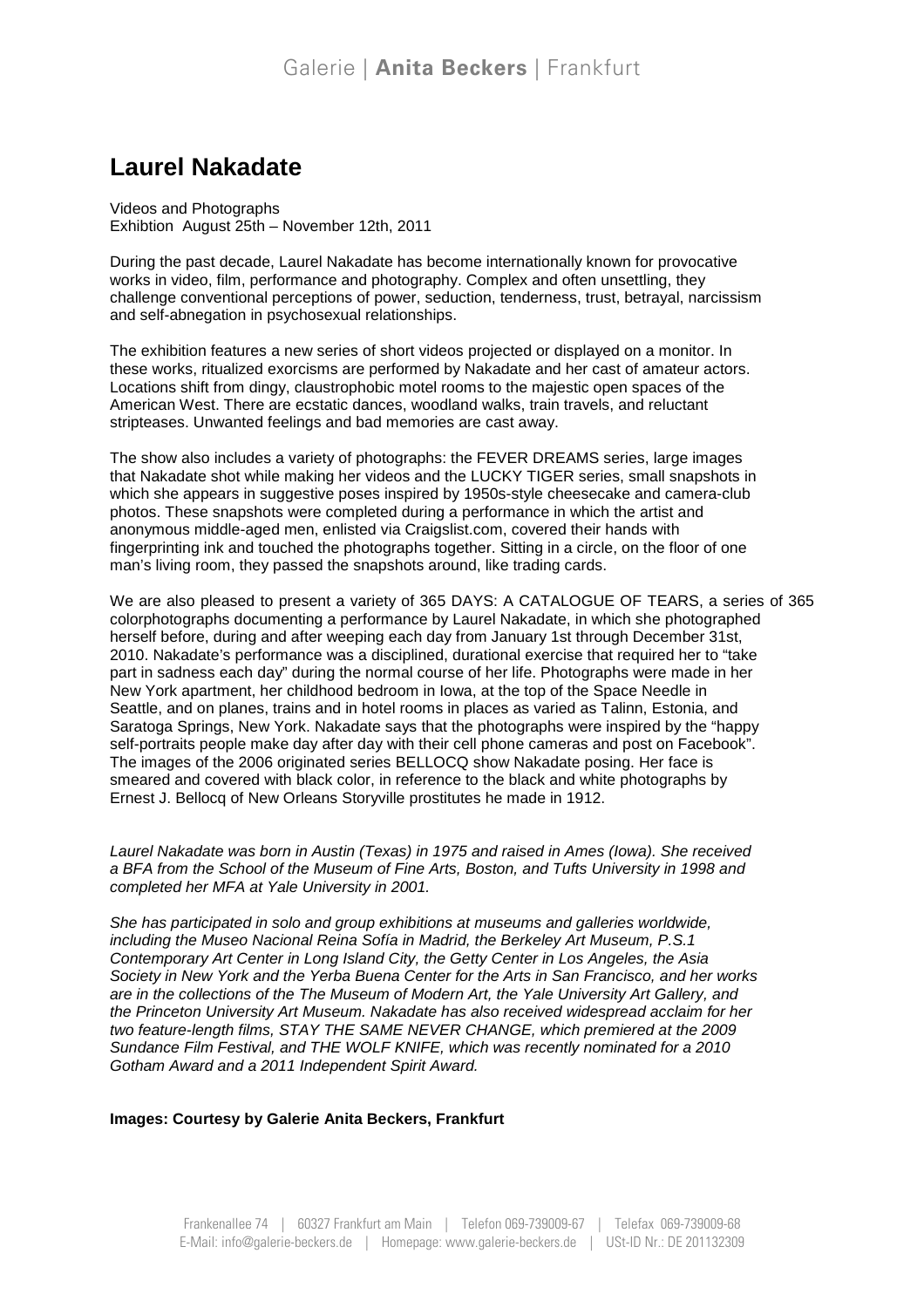## Galerie | Anita Beckers | Frankfurt

**365 DAYS: A CATALOGUE OF TEARS**, 2011



"May 10, 2010", Type C-print, 101,6 x 127 cm , Edition 2

### **LUCKY TIGER**, 2009



"Lucky Tiger #239", Type C-print & Tinte, 10 x 15 cm gerahmt, Unikate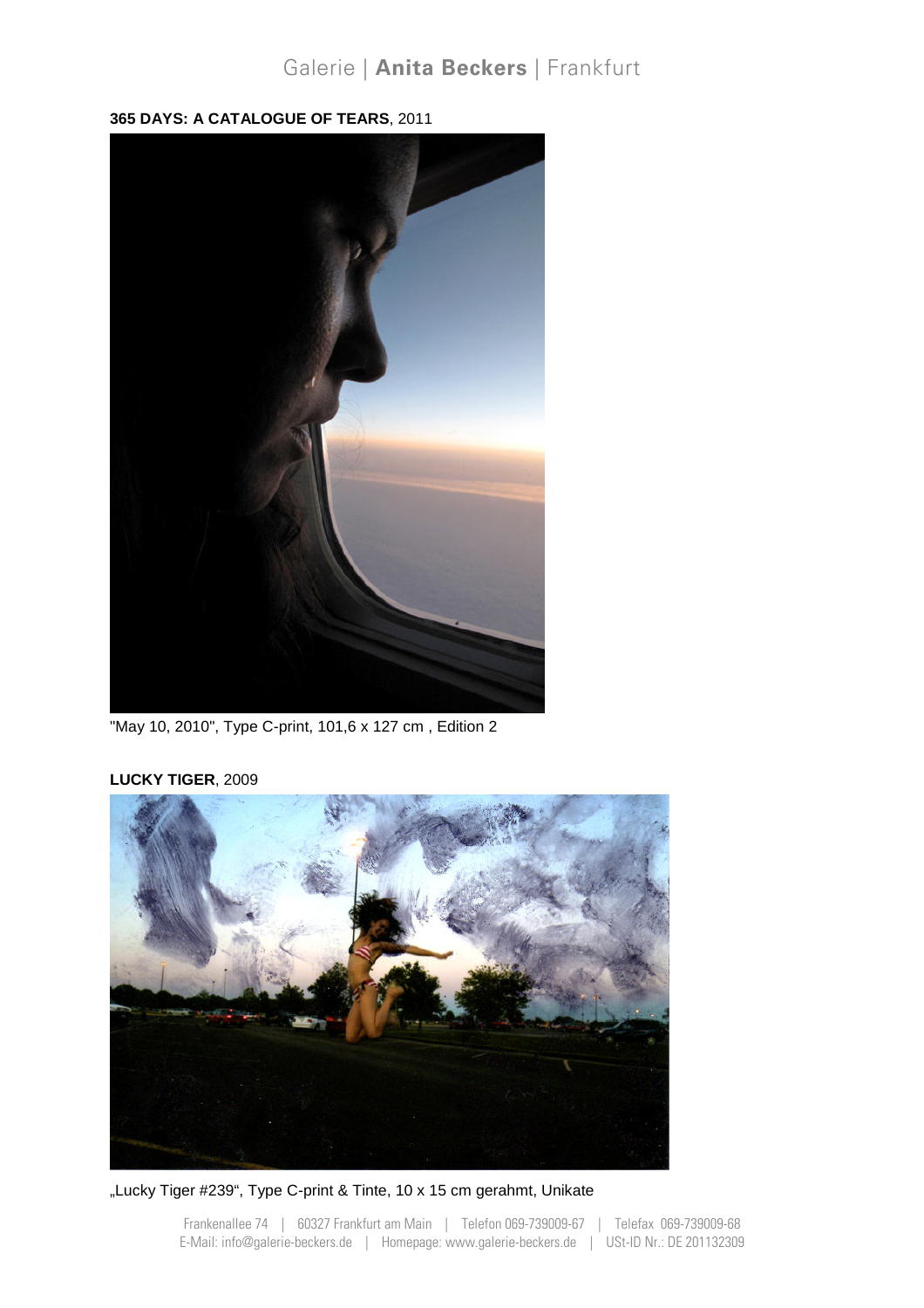## Galerie | Anita Beckers | Frankfurt

### **BELLOCQ**, 2006



"Belloque 1", Type C-print & Tempera, 48,26 x 68,58 cm gerahmt, 3 Unikatvarianten

### **FEVER DREAMS**, 2009



"Exorcism in January", Type C-print, 76,2 x 101,6 cm, Edition 10

Frankenallee 74 | 60327 Frankfurt am Main | Telefon 069-739009-67 | Telefax 069-739009-68 E-Mail: info@galerie-beckers.de | Homepage: www.galerie-beckers.de | USt-ID Nr.: DE 201132309